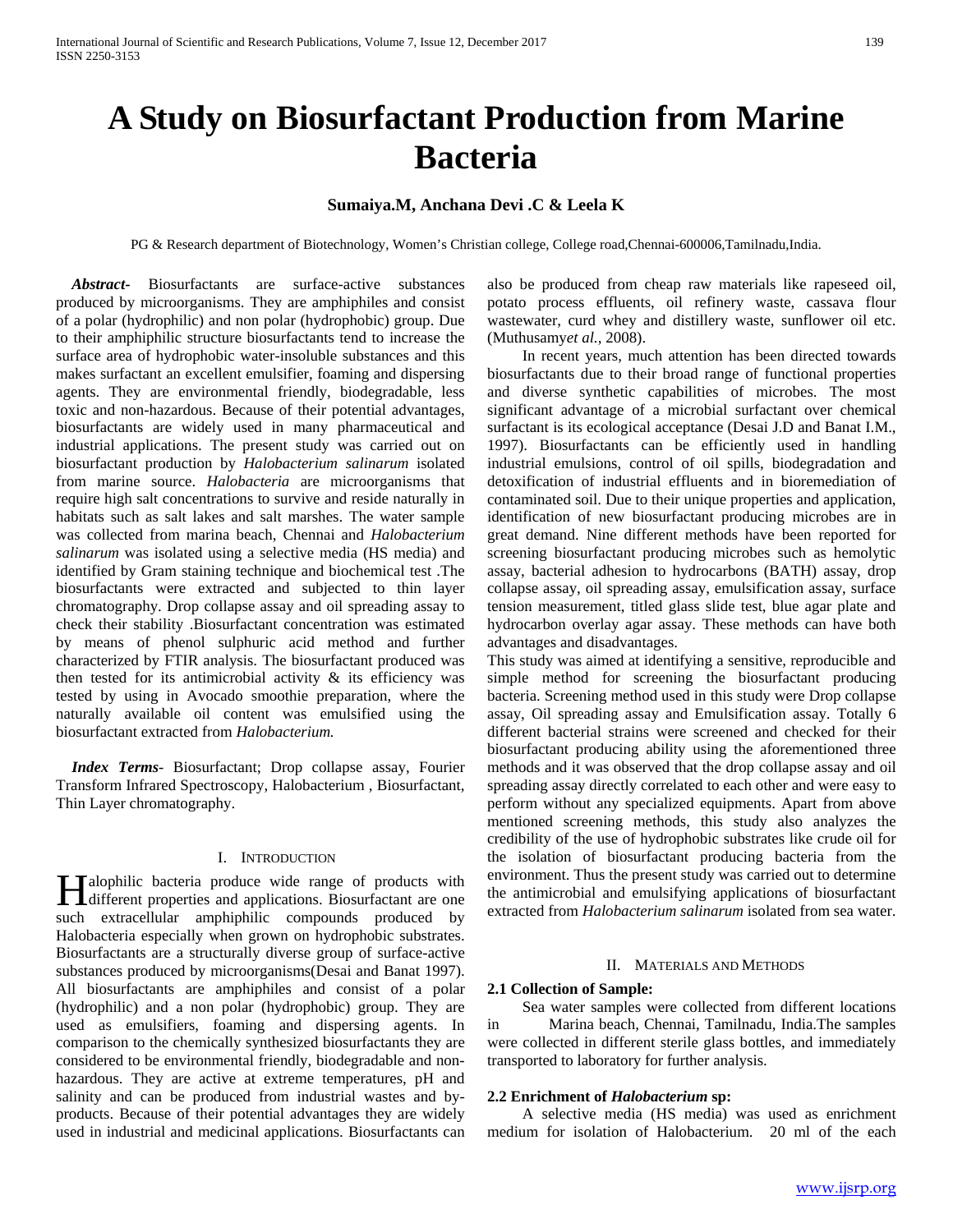collected sample were inoculated in 100mlof HS medium prepared in 500 ml Erlenmeyer flasks , kept in a rotator shaker at 35°C or 38°C for 1-2 weeks and the growth was observed. On obtaining a confluent growth 10 ml of the primarily enriched medium was withdrawn and transferred to a new flask and incubated under same conditions mentioned above.

#### **2.3 Isolation of** *Halobacterium* **spp**

 The enriched culture was diluted and plated on HS media for viable count. The plates were incubated at 37ºC for 5-7 days. After incubation colonies with different morphology were selected and subcultured further to obtain pure organisms.

### **2.4 Characterization and identification of isolates**

 Morphological description of colonies, Gram stain,( Ekrakene T and Igeleke C.L,2007; Ramos J. L, 2004 ) mobility tests and identification keys.(Ainsworth G.C, et al., 1973 ; Barnett H.L, and Hunter B.B, 1998 ) were used for bacterial identification.

# **2.5 Biochemical Characterization :**

 The discrete colonies from subculture plates were taken and series of biochemical tests were done for identification of bacterial species. The bacterial isolates were characterized by different biochemical reactions i.e. Oxidase, Catalase, Indole, MR, VP, Citrate, TSI, Fermentation of sugars etc., for the identification of bacterial species, standard methods were followed in described by Holt *et al*., 1994 ; Sherman N., Cappuccino J.G, 2005 ; Oyeleke S.B, Manga S.B, 2008 ; Kumar A, 2011 ; Adebayo Tayo B.C , 2012.

# **2.6 Screening for Biosurfactants:**

 **2.6.1 Extraction of Biosurfactant:** Rhamnolipids were purified by first separating the cells from supernatant by centrifugation at 6,800 rpm for 20 minutes. The supernatant was then acidified using 0.1 N hydrochloric acid to pH 2.0.The precipitated rhamnolipid was then collected by centrifugation at 12,100 rpm for 20 minutes. Rhamnolipids were extracted three times with chloroform-methanol (2:1) mixture. The organic phase was separated and the extraction was repeated twice. This was then evaporated leaving behind relatively pure rhamnolipids. The white residues of rhamnolipids obtained after drying were further dissolved in an appropriate volume of methanol and transferred to a previously weighed container (K.Santhini*et al.,* 2014).

 **2.6.2 Thin layer chromatography:**Silica gel plate was taken and the sample was spotted on to the plate at a distance of about 2.5cm from one end of the edge using a capillary tube and allowed to dry. The solvent system- chloroform:methanol (2:1) was poured into a tank and allowed to stand with a cover plate on the top. This ensures that the atmosphere within the tank becomes saturated with the solvent. After equilibration the silica plate was kept vertically immersed in the tank and is kept closed. The solvent rises up the plate due to capillary action. Once the solvent reaches the top of the plate it is removed from the tank and is kept for drying. Once dried the plates were sprayed with anthrone reagent (1.5ml Sulphuric acid,1.5ml Phenol & 7ml Ethanol)and the appearance of brown spot indicates the presence of biosurfactant and was compared with the standard (S.K.Arora *et al.,*2015).

 **2.6.3 Drop collapse assay:**5µl of cell suspension or culture or supernatant was added to the oil coated solid surface. The shape of the drop on the oil surface was inspected after a minute. If the liquid contains surfactants, the drops spread or even collapse because the force or interfacial tension between the liquid drop and the hydrophobic surface is reduced. If the liquid does not contain surfactants then the polar water molecules are repelled from the hydrophobic surface and the drops remain stable (Jain *et al,*1991).

**2.6.4 Oil spreading assay:** 10 µl of the crude oil is added to the surface of 40ml distilled water in a Petri dish to form a thin oil layer.10 µl of culture or culture supernatant is then added, oil is displaced and a clearing zone is formed**.** If biosurfactant is present in the supernatant, the oil is displaced and a clearing zone is formed. (Morikawa M *et al.,* 2000).

#### **2.7 Estimation of Biosurfactant:**

 **Phenol - Sulphuric acid method:** Biosurfactant producing test samples were selected and inoculated in HS broth & incubated at 37º C on rotary shaker for 4-5 days. After incubation, broth was centrifuged at 10,000 rpm for 15 mins, the supernatant was collected, while pellet was discarded.1ml of collected supernatant was mixed with 1ml of 5% Phenol then 5ml of concentrated Sulphuric acid was added in drop wise manner. Presence of biosurfactant in supernatant produces orange color from yellow color.

# **2.8 Characterization by Fourier Transform Infrared Spectroscopy (FTIR):**

 Fourier Transform Infrared Spectroscopic analysis (FTIR) was carried out using crude biosurfactant extract obtained from the acid precipitation of the cell free culture supernatant. IR Prestige- 21Fourier Transform Infrared spectrophotometer (Samadzku, Japan) was used to determine the chemical nature of the biosurfactant by the KBr pellet method (Das *et al.,* 2009a, b; Mukherjee *et al.,* 2009).

 **2.9 Antimicrobial activity:** The antibacterial and antifungal activity of the extracted biosurfactant was determined against 5 bacterial organisms namely *E. coli, Bacillus* spp*, Staphylococcus aureus, Streptococcus* spp and *Pseudomonas* spp and 2 fungal organisms namely *Candida albicans* and *Aspergillus niger* respectively*.* About 20ml of Muller Hinton agar (MHA) medium was prepared and sterilized for antibacterial activity while 20ml of Sabouraud Dextrose Agar (SDA) medium was prepared and sterilized for antifungal activity and poured onto the petriplates and was allowed to solidify. Once solidified the bacterial cultures and the fungal cultures were swabbed onto the agar medium using a sterile cotton swab. The wells were punctured using a sterile cork borer. The biosurfactant extracted from all the strains were dispensed in to the wells marked as H1, H2, H3, H4, H5, H6 and standard Rhamnose served as the control. The petriplates were then incubated at 37°C for 24 hours for bacteria and 37°C for 3-4 days for fungi and observed for the zone of inhibition. The diameter of the zone of inhibition was measured in mm.

 **2.10 Application:** The biosurfactant produced was tested for its efficiency by using in Avocado smoothie preparation,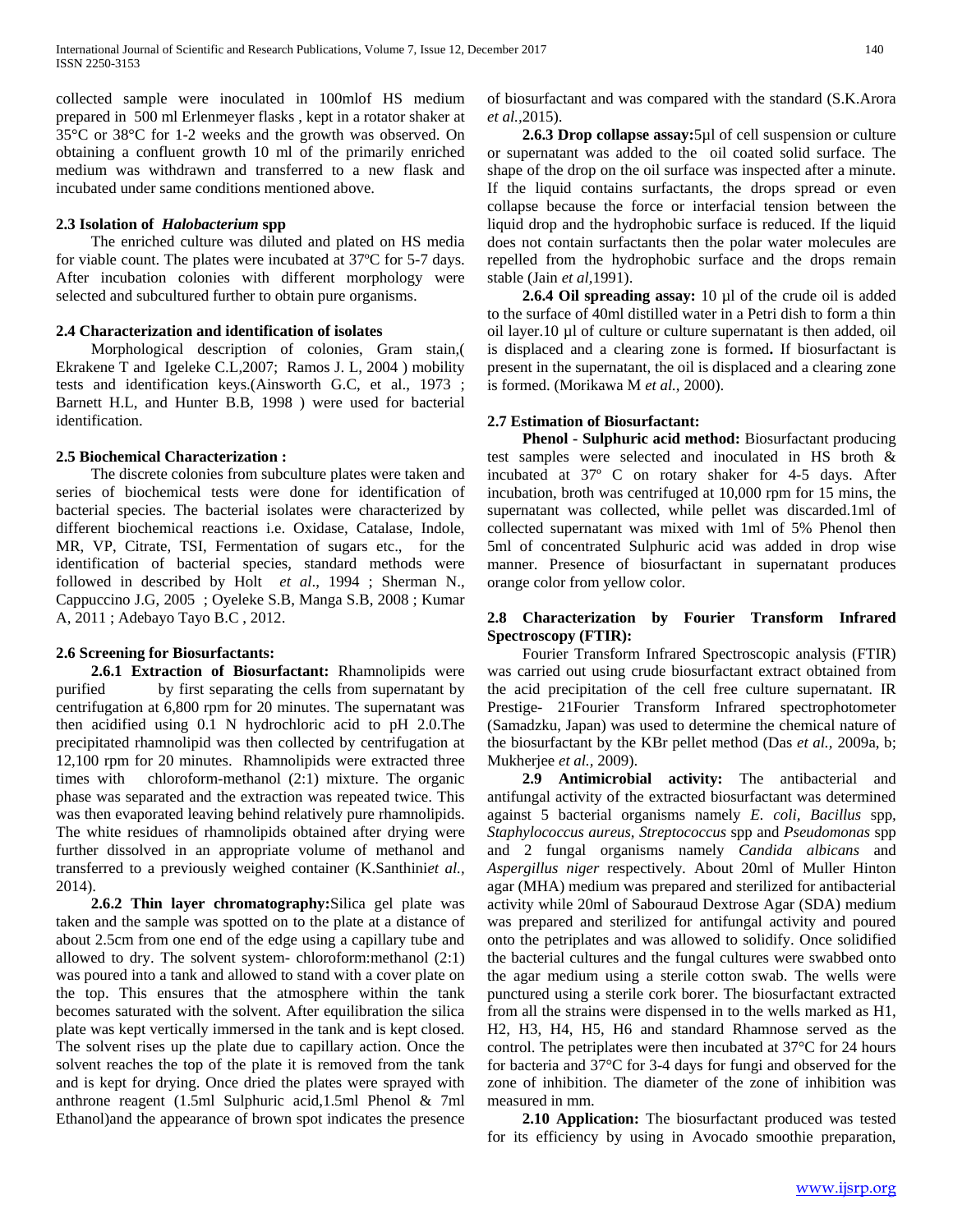where the naturally available oil content was emulsified using the biosurfactant from *Halobacterium* spp*. A*vocado pulp was collected and the oil is separated and kept aside in an eppendorf tube . 10µl of extracted biosurfactant was added to the eppendroff and kept under observation for the emulsifying property of the added biosurfactant.

#### III. RESULTS AND DISCUSSION

 **3.1 Isolation of** *Halobacterium* **spp from Marine water sample:** Numerous pigmented colonies such as yellow, red, white spongy, white radial and dirty white colonies were isolated from the marine water sample and were numbered serially from H1-H6 for further identification **(Fig 1).**The shape, size, elevation, margin and color of the colony were observed in the culture plates with *Halobacterium salinarum* (HS) medium. Extremely halophilic species have been isolated from distinct saline regions of Marina beach.



**Figure 1: HS agar plate showing growth of** *Halobacterium*

# **3.2 Characterization of Isolated bacteria:**

 **A) Colony Morphology:** The colony morphology of isolated *Halobacterium* strains were observed to be circular,smooth, rhizoid, filamentous, lobate, dry,irregular and entire. They were also motile and aerobic in nature.

 **B) Gram staining:** The isolated strains were further characterized by means of Gram staining technique wherein all the six strains(H1, H2, H3, H4, H5 and H6) were identified to be Gram negative rod and cocci **(Fig 2).**



**Figure 2:Shows Gram staining of** *Halobacteium s***trains**

 **C) Biochemical test:** The isolated pure cultures were subjected to various biochemical characterization test and the results were tabulated **(Table 1).**In the present study, the bacterial colonies isolated from marine water samples showed positive results for almost all the biochemical tests except a few. The results of the morphological and biochemical characteristic studies have confirmed the presence of *Halobacterium sp.*

| <b>Biochemical Test</b> | H1       | H <sub>2</sub> | H <sub>3</sub> | H4       | H <sub>5</sub> | <b>H6</b> |
|-------------------------|----------|----------------|----------------|----------|----------------|-----------|
| Indole                  | Positive | Positive       | Positive       | Positive | Positive       | Positive  |
| Methyl red              | Positive | Positive       | Positive       | Positive | Positive       | Positive  |
| <b>Voges Proskauer</b>  | Negative | Negative       | Negative       | Negative | Negative       | Negative  |
| Citrate                 | Positive | Positive       | Positive       | Positive | Positive       | Positive  |
| Triple Sugar Iron       | Positive | Positive       | Positive       | Positive | Positive       | Positive  |
| Catalase                | Positive | Negative       | Negative       | Positive | Positive       | Negative  |
| Carbohydrate            | Negative | Negative       | Negative       | Negative | Negative       | Negative  |

# **Table 1:Biochemical test results of Isolated Halobacterium species (H1 –H6)**

# **.3 Screening of Biosurfactant:**

 **3.3.1 Extraction of Biosurfactant:** The bacterial cultures were inoculated in Mineral Salt medium and incubated for 48 hrs. After incubation period, cultures were centrifuged and the supernatant was collected and screened for biosurfactant activity (K.Santhini *et al.,* 2014).The collected supernatant was mixed with Chloroform: Methanol in the ratio of 2:1. **(Fig 3).**The lower organic phase was found to contain biosurfactant exhibiting a oily nature .(S.K.Arora*et al.,* 2015).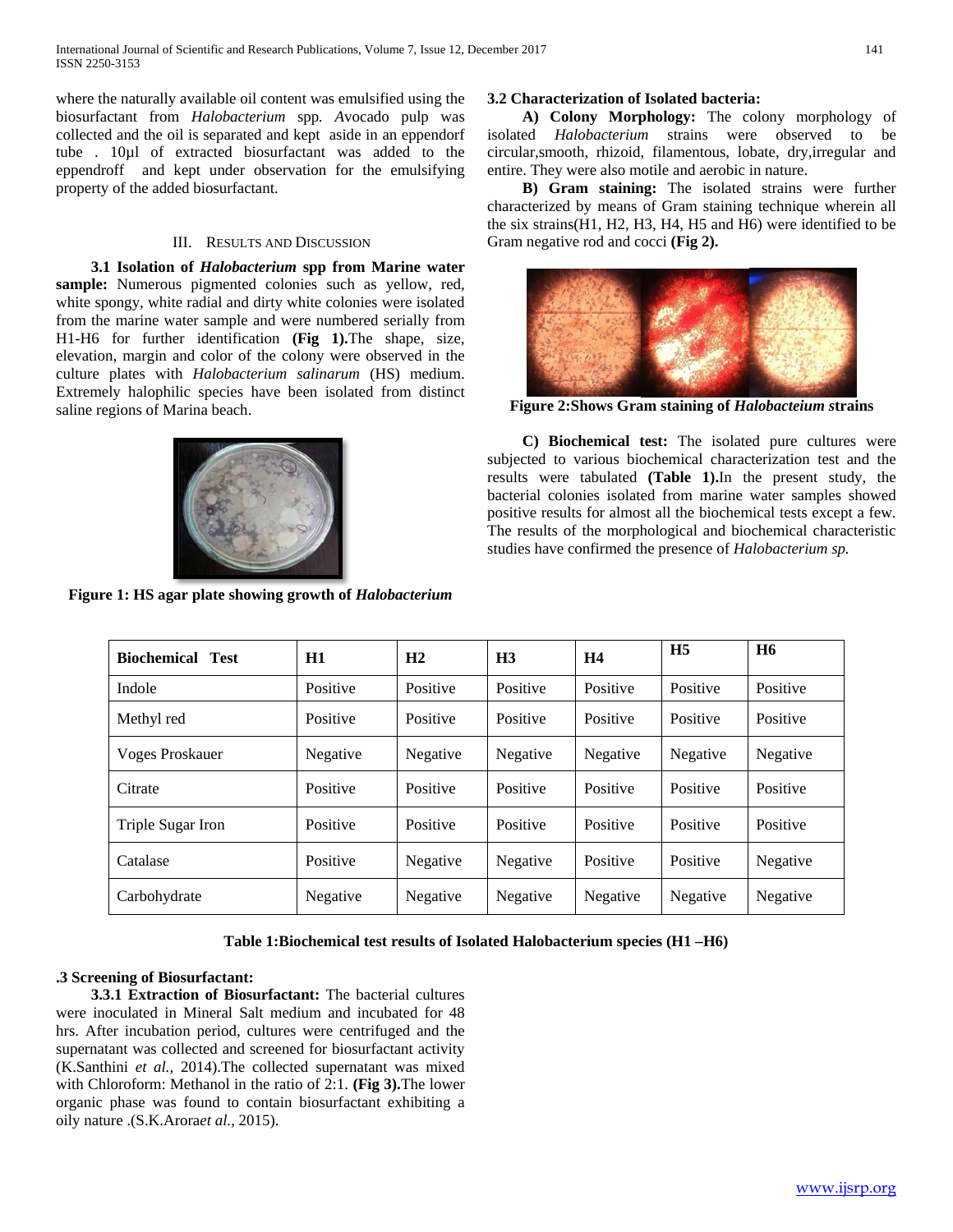

**Figure 3: Extraction of Biosurfactant using Chloroform: Methanol (2:1)**

 **3.3.2 Thin layer chromatography:** The biosurfactant produced by all the six strains (H1 - H6) were subjected to TLC and compared with the standard biosurfactant Rhamnolipid. The Sediments obtained on extraction were spotted onto the TLC plate and the plates when sprayed with Phenol sulphuric acid reagent showed brown spots and the  $R_f$  value was found to be 0.65 the spot was concluded as a lipid moiety containing the compound of lipopeptide. (Anyanwu *et al*., 2011) cand this indicates the presence of biosurfactant in the sample **(Fig 4)**(S.K.Arora *et al.,*2015).



**Figure 4: Shows the development of Brown spots**

 **3.3.3 Drop collapse assay:** The H1- H6 samples showed dispersion and collapse of oil in water. Among the samples H2 & H6 showed immediate dispersion collapsing the oil sample. This assay relies on the destabilization of liquid droplets by surfactants. Therefore when drops of cell suspension or culture supernatant are placed on oil coated solid surface, Absence of biosurfactants in the liquid, the polar water molecules get repelled from the hydrophobic surface and the drops remain stable. If the liquid contains surfactants, the drops spread or even collapse because the force or interfacial tension between the liquid drop and the hydrophobic surface is reduced **(Fig 5).** The stability of drop is dependent on surfactant concentration and correlates with surface and interfacial tension (Jain *et al.*, 2014).



**Figure 5: Shows the Drop collapse assay**

 **3.3.4 Phenol-Sulphuric acid assay:** Rhamnolipid undergoes dehydration in the presence of sulphuric acid to form derivatives of furfural that condenses with phenol to form a reddish orange coloured complex with an absorption maximum 490 nm (Abirami sivasubramni *et al.,*2015) .The Presence of rhamnolipid biosurfactant was confirmed in all the samples, whereas H2 & H5 showed a colour change to greenish yellow indicating a mere presence of biosurfactant **(Fig 6).**



**Figure 6: Shows the colour change of biosurfactants in Phenol sulphuric acid assay**

 **3.4 Antimicrobial activity:**The antibacterial activity was determined against five bacterial organisms such as *E. coli*, *Bacillus sps*, *Staphylococcus aureus*, *Streptococcus sps* and *Pseudomonas sps* and antifungal activity was determined against two fungal organisms namely *Candida albicans* and *Aspergillus niger*for the test samples H1- H6 **(Table 2).** Antimicrobial activity of purified biosurfactant showed broad spectrum of activity against the test organisms. The result showed that the highest activity of biosurfactant from H4 & H6 strain .H5 strain produced biosurfactant was active against *Bacillus* sp (0.85mm) followed by H6 strain biosurfactant against *S.aureus* and *Escherichia coli* (0.75mm). The least activity observed against *A.niger* ( 0.25mm).

| S.No   | <b>Organisms</b>      | H1       | H <sub>2</sub> | H <sub>3</sub> | <b>H4</b> | H <sub>5</sub> | <b>H6</b> | <b>Control</b> |
|--------|-----------------------|----------|----------------|----------------|-----------|----------------|-----------|----------------|
|        | E.coli                | 0.5      | 0.75           | 0.4            | 0.35      | 0.65           | 0.65      | -0             |
| ∠      | <b>Bacillus</b> sps   | 0.35     | 0.6            |                | 0.35      | 0.85           | 0.5       | -0             |
| $\sim$ | Staphylococcus aureus | $\theta$ | 0              |                | 0.75      |                | 0.75      | -0             |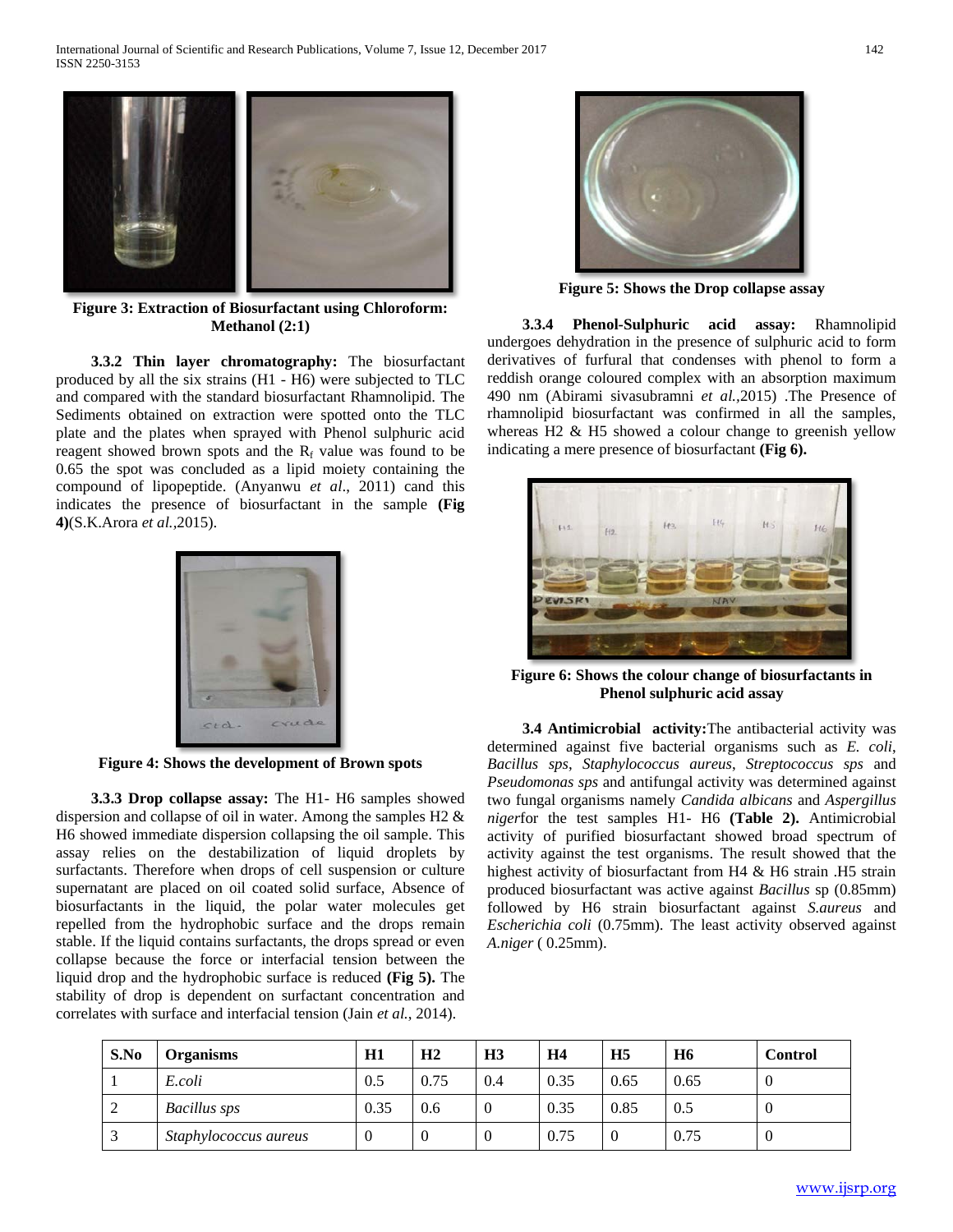| 4 | <i>Streptococcus sps</i> | 0.25 | 0.5  |      | 0.3  | 0.6  | 0.5  |  |
|---|--------------------------|------|------|------|------|------|------|--|
|   | Pseudomonas sps          |      | 0.5  |      | 0.4  | 0.5  | 0.75 |  |
| O | Candida albicans         | 0.6  | U    |      | 0.4  | 0.45 | 0.5  |  |
|   | Aspergillus niger        | 0.35 | 0.35 | 0.35 | 0.25 | 0.3  | 0.4  |  |

 **3.5 Characterization of Biosurfactant by FTIR:** The biosurfactant produced by *Halobacterium* spp (H4 & H6) was classified as a lipopeptide .The most important peaks of FTIR analysis of the biosurfactant revealed that, the peak at 491 cm1 is due to C–I (Carbon–Iodine) bond , 3429 and 2360 cm1 denoted as the N–H group. The transmittance around at 1400 cm1 referred to the aliphatic chain of the C–H group. An intense

stretching peak 1159, 1537 and 1626 cm1 indicates the presence of RNO2 groups. The availability of all these functional groups firmly substantiated that the biosurfactant is a peptide nature (Donio *et al.,* 2013a). The above information from the respective wave numbers confirmed the lipopeptide nature of the biosurfactant .(Fig 7 & 8).

**Figure 7:** Shows FTIR results of the biosurfactant produced by *Halobacteriumsp* H4 strain



**Figure 8:** Shows FTIR results of the biosurfactant produced by *Halobacteriumsp* H6 strain.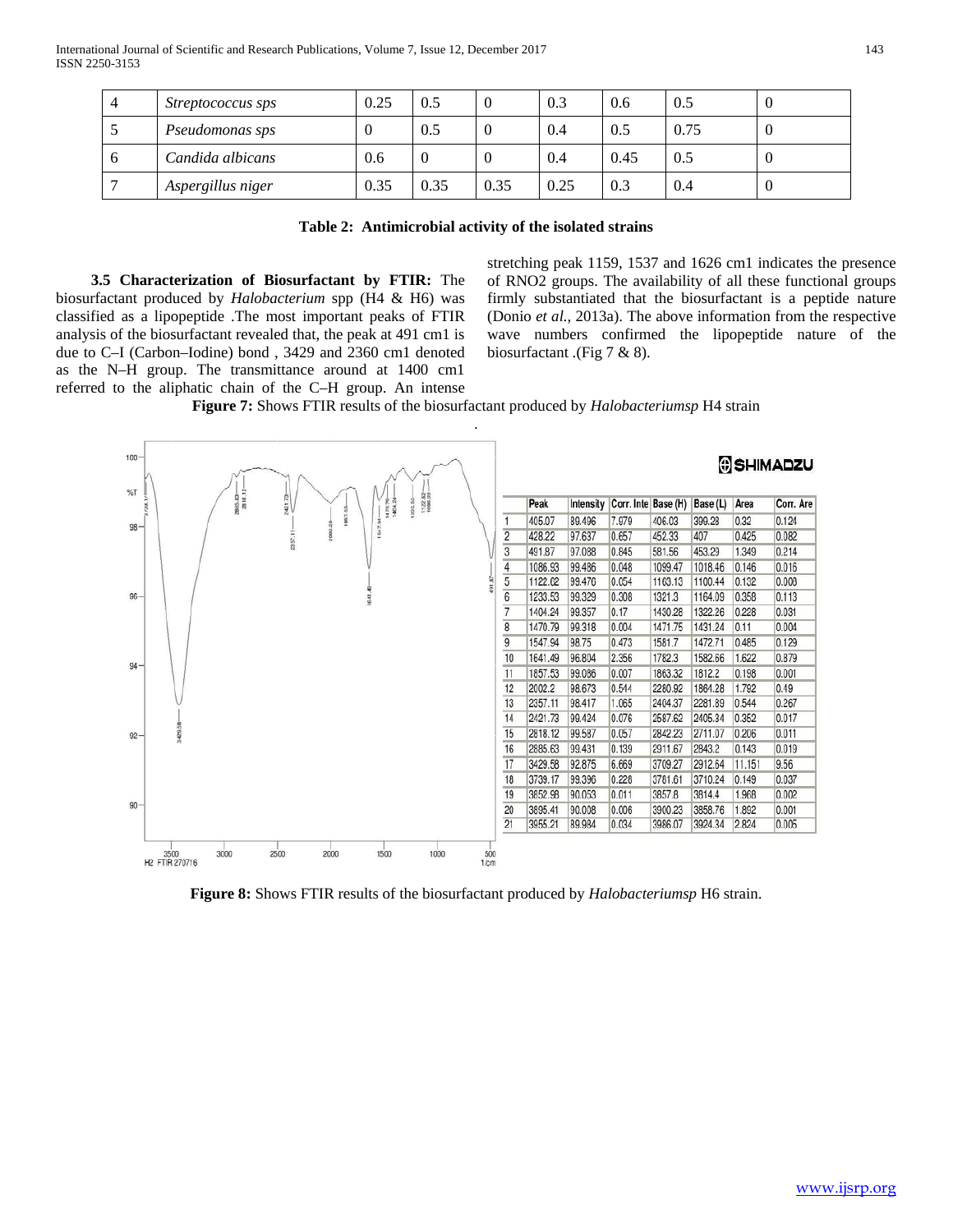# SHIMADZU



 **3.6 Application:** Avocado smoothie ingredients are prepared and its squeezed oil is added in avocado smoothie and also extracted biosurfactant is added in it, to confirm that it's an emulsifier and can be used in food. In control separate upper

layer is formed in eppendorf tube while adding squeezed oil in avocado smoothie **(Fig 9).**



**Figure 9: Shows Squeezed oil taken from avocado& Control for avocado smoothie**

 **Test samples (H4& H6):**In two separate fresh eppendorfs, Avocado squeezed oil and extracted biosurfactant from H4& H6 strains were taken and mixed well. After the addition of biosurfactant to the eppendorf the oil was emulsified and got mixed well in the preparation resembling as one single layer **(Fig 10).** The biosurfactant used in food industries helps in proper emulsification of the oil and increases the absorption of the essential oils in the system.



**Figure 10: Shows biosurfactants from H4 and H6 added to the preparation.**